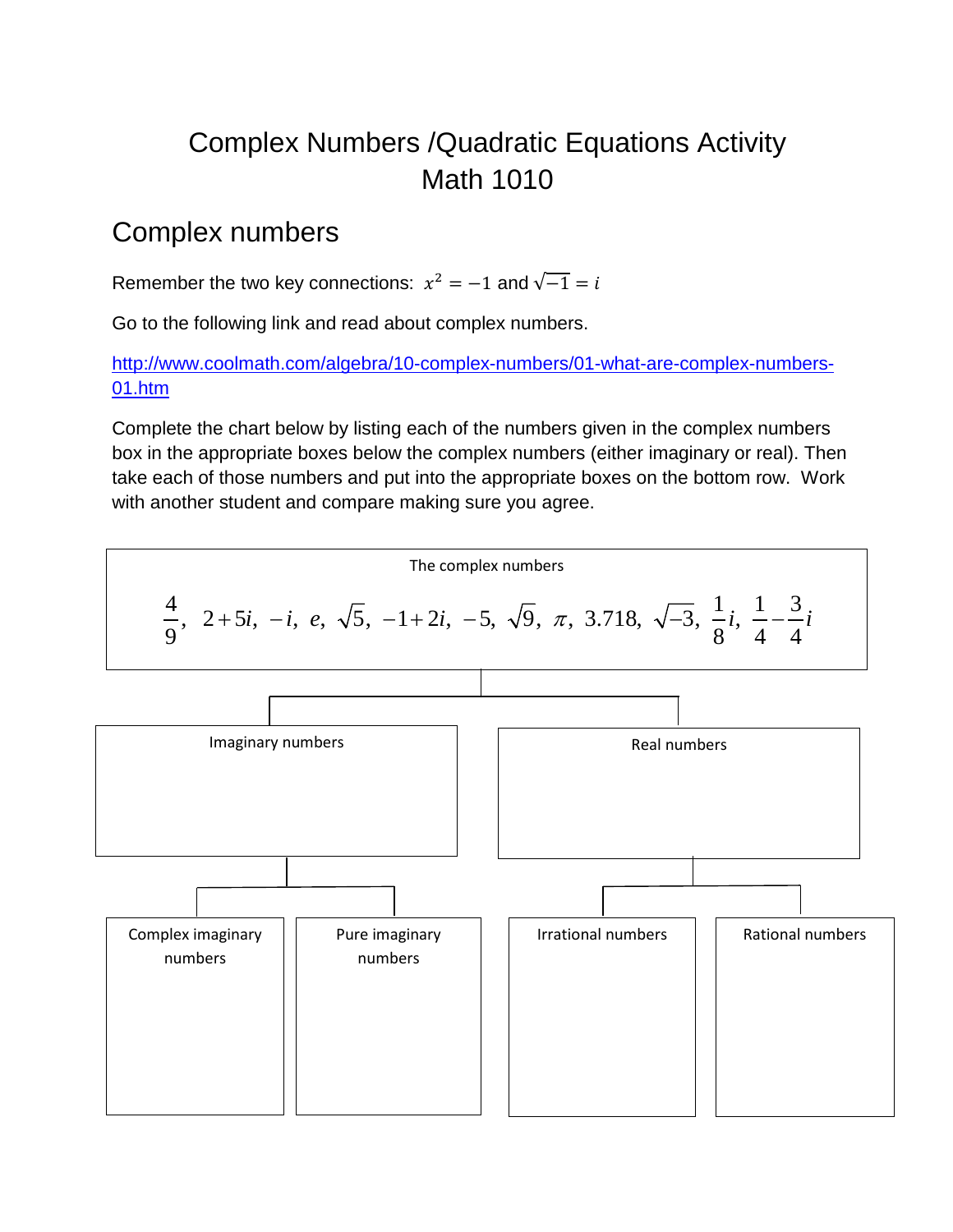## Powers of *i*

Find higher powers of *i* by breaking them down into factors which are known powers of *i*. The first table is filled in for you.

| •2 |                                |
|----|--------------------------------|
| .3 | $i^2 \cdot i = -i$             |
|    | $i^2 \cdot i^2 = (-1)(-1) = 1$ |



| $\cdot$ <sup>9</sup> |  |
|----------------------|--|
| ;10                  |  |
| :11                  |  |
| $\cdot$ 12           |  |

Do you see the pattern?

Watch the video: <http://www.youtube.com/watch?v=VTAsbx5wBaI> and then fill out the following table:

| $\cdot$ 17 |  |
|------------|--|
| $i^{64}$   |  |
| ;35        |  |
| :64002     |  |

#### Completing the Square

Fill in the number you'd add to both sides of the equations to make the left hand side a perfect square trinomial and then factor the left side. You do **not** need to solve.

$$
x^{2} + 14x + \underline{\hspace{1cm}} = 2 + \underline{\hspace{1cm}} x^{2} + x + \underline{\hspace{1cm}} =
$$
\n
$$
x^{2} + 2x + \underline{\hspace{1cm}} = 2 + \underline{\hspace{1cm}} x^{2} - 2x + \underline{\hspace{1cm}} = 2 + \underline{\hspace{1cm}} x^{2} - 3x + \underline{\hspace{1cm}} =
$$
\n
$$
(x^{2} - 3x + \underline{\hspace{1cm}}) =
$$
\n
$$
(x^{2} - 3x + \underline{\hspace{1cm}}) =
$$
\n
$$
(x^{2} - 3x + \underline{\hspace{1cm}}) =
$$
\n
$$
(x^{2} - 3x + \underline{\hspace{1cm}}) =
$$
\n
$$
(x^{2} - 3x + \underline{\hspace{1cm}}) =
$$
\n
$$
(x^{2} - 3x + \underline{\hspace{1cm}}) =
$$
\n
$$
(x^{2} - 3x + \underline{\hspace{1cm}}) =
$$
\n
$$
(x^{2} - 3x + \underline{\hspace{1cm}}) =
$$
\n
$$
(x^{2} - 3x + \underline{\hspace{1cm}}) =
$$
\n
$$
(x^{2} - 3x + \underline{\hspace{1cm}}) =
$$
\n
$$
(x^{2} - 3x + \underline{\hspace{1cm}}) =
$$
\n
$$
(x^{2} - 3x + \underline{\hspace{1cm}}) =
$$
\n
$$
(x^{2} - 3x + \underline{\hspace{1cm}}) =
$$
\n
$$
(x^{2} - 3x + \underline{\hspace{1cm}}) =
$$
\n
$$
(x^{2} - 3x + \underline{\hspace{1cm}}) =
$$
\n
$$
(x^{2} - 3x + \underline{\hspace{1cm}}) =
$$
\n
$$
(x^{2} - 3x + \underline{\hspace{1cm}}) =
$$
\n
$$
(x^{2} - 3x + \underline{\hspace{1cm}}) =
$$
\n
$$
(x^{2} - 3x + \underline{\hspace{1cm}}) =
$$
\n
$$
(x^{2} - 3x + \underline{\hspace{1cm}}) =
$$
\n
$$
(x^{2} - 3x +
$$

$$
x^{2} + x + \underline{\hspace{1cm}} = 2 + \underline{\hspace{1cm}}
$$
  

$$
\left(\begin{array}{c} \end{array}\right)^{2} =
$$
  

$$
x^{2} - 3x + \underline{\hspace{1cm}} = 2 + \underline{\hspace{1cm}}
$$
  

$$
\left(\begin{array}{c} \end{array}\right)^{2} =
$$
  

$$
\left(\begin{array}{c} \end{array}\right)^{2} =
$$